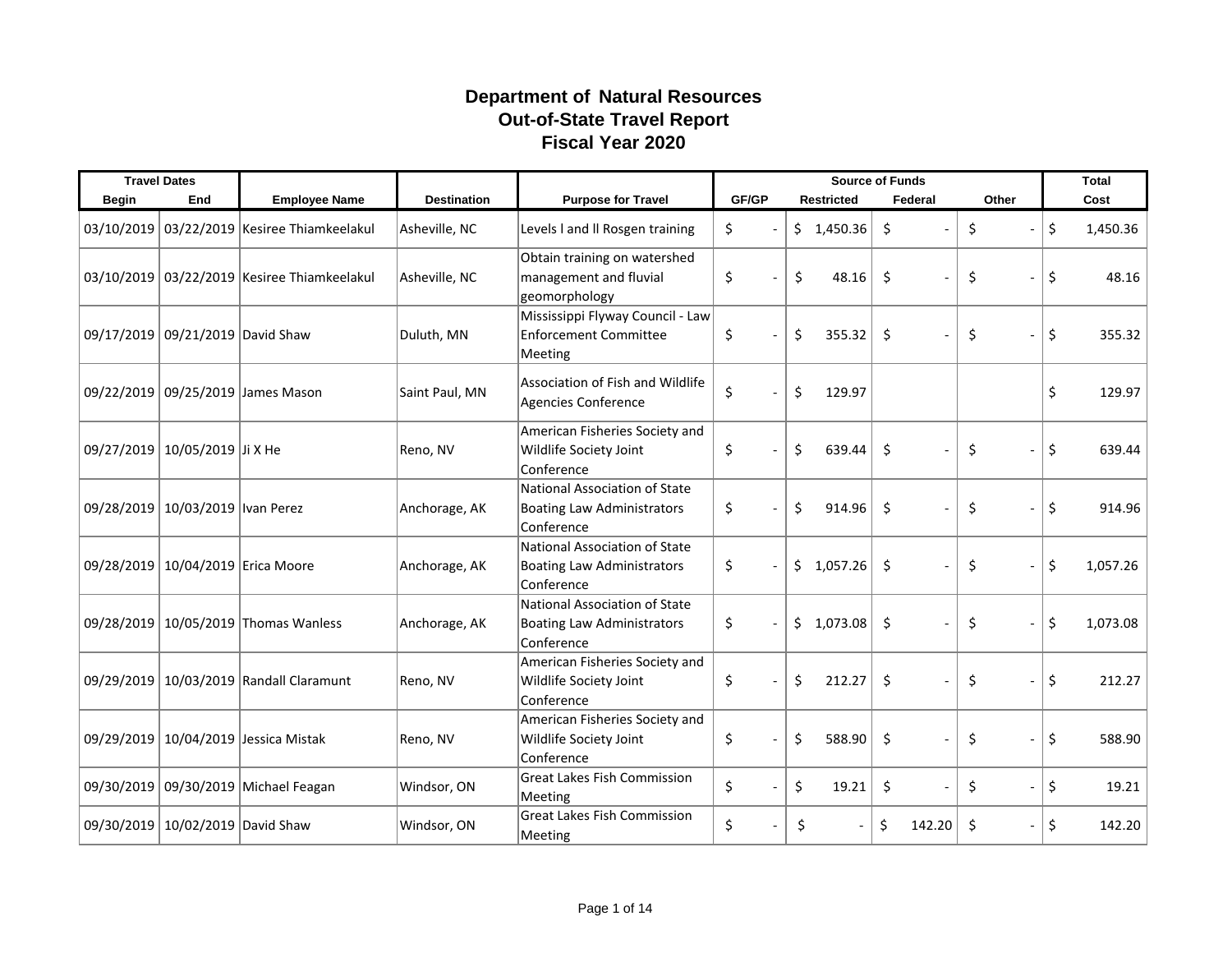|              | <b>Travel Dates</b>               |                                          |                    |                                                                                           | <b>Source of Funds</b> |                                     |             |                                     | Total          |
|--------------|-----------------------------------|------------------------------------------|--------------------|-------------------------------------------------------------------------------------------|------------------------|-------------------------------------|-------------|-------------------------------------|----------------|
| <b>Begin</b> | End                               | <b>Employee Name</b>                     | <b>Destination</b> | <b>Purpose for Travel</b>                                                                 | GF/GP                  | <b>Restricted</b>                   | Federal     | Other                               | Cost           |
|              | 09/30/2019 10/02/2019 Frank Short |                                          | Windsor, ON        | <b>Great Lakes Fish Commission</b><br>Meeting                                             | \$                     | \$<br>16.34                         | \$<br>67.06 | \$                                  | \$<br>83.40    |
|              | 09/30/2019 10/02/2019 Jon Busken  |                                          | Windsor, ON        | <b>Great Lakes Fish Commission</b><br>Meeting                                             | \$                     | \$                                  | \$<br>84.94 | \$<br>$\overline{a}$                | \$<br>84.94    |
|              |                                   | 09/30/2019 10/04/2019 Dominique Clemente | Salt Lake City, UT | Motorola User's Conference                                                                | \$283.00               | $\zeta$<br>$\overline{\phantom{a}}$ | \$          | \$<br>$\overline{\phantom{a}}$      | \$<br>283.00   |
|              |                                   | 10/01/2019 10/02/2019 Michael Feagan     | Windsor, ON        | <b>Great Lakes Fish Commission</b><br>Meeting                                             | \$                     | \$<br>61.63                         | \$          | \$<br>$\overline{a}$                | \$<br>61.63    |
|              |                                   | 10/01/2019 10/02/2019 Nicholas Torsky    | Windsor, ON        | <b>Great Lakes Fish Commission</b><br>Meeting                                             | \$                     | \$                                  | \$<br>44.25 | $\zeta$<br>$\overline{\phantom{a}}$ | \$<br>44.25    |
|              |                                   | 10/01/2019 10/02/2019 Patrick Hartsig    | Windsor, ON        | <b>Great Lakes Fish Commission</b><br>Meeting                                             | \$                     | \$                                  | \$<br>10.25 | \$<br>$\overline{a}$                | \$<br>10.25    |
|              |                                   | 10/01/2019 10/03/2019 Caitlin Ott-Conn   | Reno, NV           | American Fisheries Society and<br>Wildlife Society Joint<br>Conference                    | \$<br>90.38            | \$                                  | \$          | \$<br>$\overline{a}$                | \$<br>90.38    |
|              |                                   | 10/01/2019 10/04/2019 David Fielder      | Reno, NV           | American Fisheries Society and<br>Wildlife Society Joint<br>Conference                    | \$                     | \$<br>1,000.87                      | \$          | \$<br>$\blacksquare$                | \$<br>1,000.87 |
|              |                                   | 10/01/2019 10/04/2019 Patrick Hanchin    | Reno, NV           | American Fisheries Society and<br>Wildlife Society Joint<br>Conference                    | \$                     | \$<br>737.65                        | \$          | \$<br>$\overline{\phantom{a}}$      | \$<br>737.65   |
|              |                                   | 10/01/2019 10/05/2019 Chad Stewart       | Reno, NV           | American Fisheries Society and<br>Wildlife Society Joint<br>Conference                    | \$221.56               | \$<br>$\overline{\phantom{a}}$      | \$          | \$<br>$\overline{a}$                | \$<br>221.56   |
|              |                                   | 10/02/2019 10/02/2019 Elizabeth Gulotty  | Madison, WI        | Resource agency meeting to<br>discuss Pine Dam                                            | \$                     | \$<br>41.70                         | \$          | \$<br>$\overline{a}$                | \$<br>41.70    |
|              |                                   | 10/04/2019 10/14/2019 William Doan       | Des Moines, IA     | <b>Midwest State Park Executive</b><br>Conference                                         | \$<br>18.57            | \$<br>736.97                        | $\zeta$     | \$<br>$\overline{a}$                | \$<br>755.54   |
|              |                                   | 10/06/2019 10/11/2019 Christie Bayus     | Reno, NV           | National Association of State<br><b>Outdoor Recreation Liaison</b><br>Officers conference | \$                     | \$<br>1,145.22                      | \$          | \$<br>$\overline{a}$                | \$<br>1,145.22 |
|              | 10/07/2019 10/08/2019 David Price |                                          | Duluth, MN         | <b>Forest Resources Association</b><br>2019 Lake States Fall Meeting                      | \$                     | \$<br>215.60                        | \$          | \$<br>$\overline{\phantom{a}}$      | \$<br>215.60   |
|              |                                   | 10/07/2019   10/08/2019 Lucas Nathan     | Chicago, IL        | Asian Carp Regional<br><b>Coordinators Committee</b><br>Meeting in Chicago                | \$318.19               | \$                                  | \$<br>53.40 | \$<br>$\overline{a}$                | \$<br>371.59   |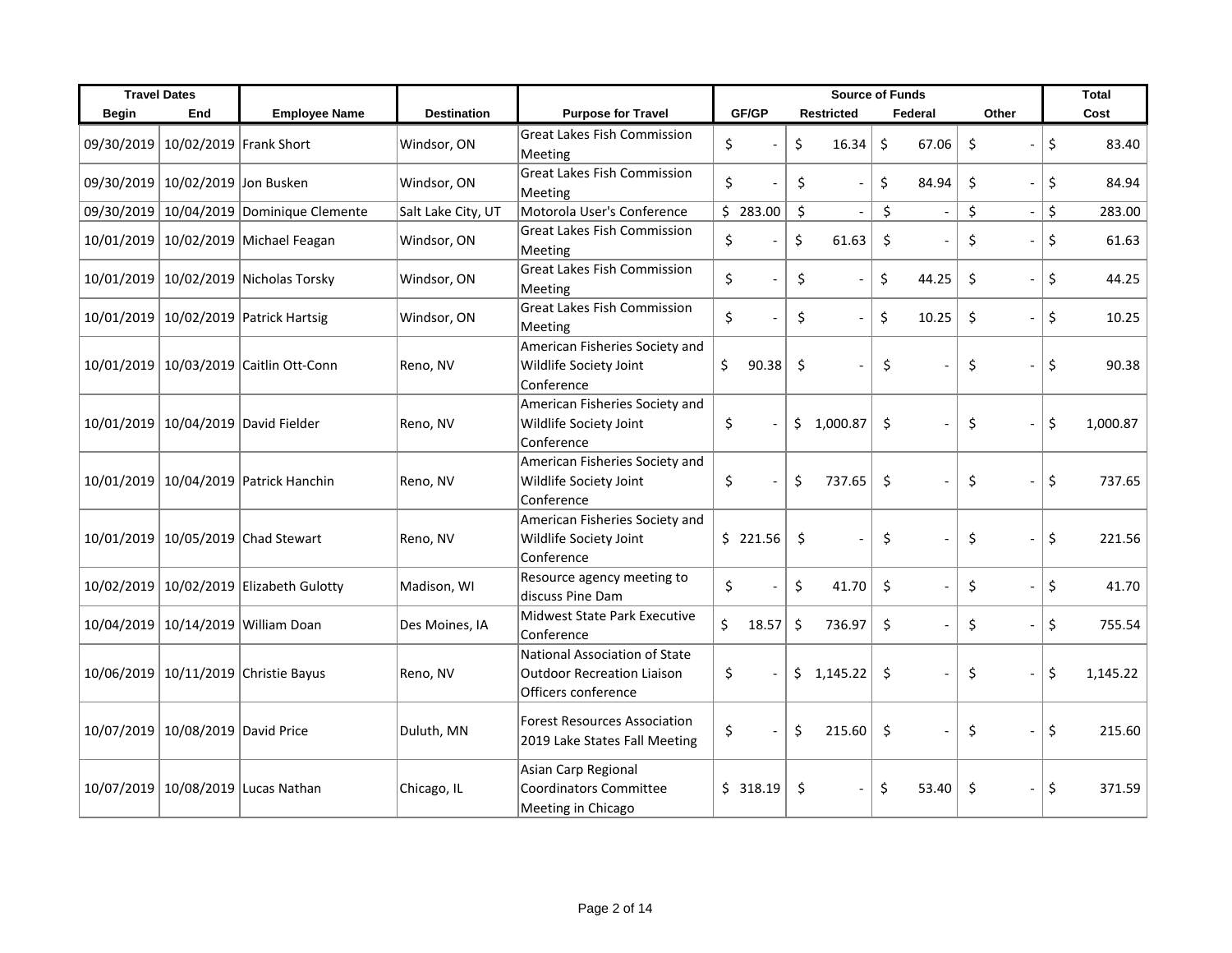|              | <b>Travel Dates</b>                     |                                         |                      |                                                                             | <b>Source of Funds</b> |                          |         |                   |         | <b>Total</b>             |    |                              |                |
|--------------|-----------------------------------------|-----------------------------------------|----------------------|-----------------------------------------------------------------------------|------------------------|--------------------------|---------|-------------------|---------|--------------------------|----|------------------------------|----------------|
| <b>Begin</b> | End                                     | <b>Employee Name</b>                    | <b>Destination</b>   | <b>Purpose for Travel</b>                                                   |                        | GF/GP                    |         | <b>Restricted</b> |         | Federal                  |    | Other                        | Cost           |
|              | 10/07/2019 10/08/2019 Seth Herbst       |                                         | Chicago, IL          | Asian Carp Regional<br><b>Coordinators Committee</b><br>Meeting in Chicago  |                        | \$322.34                 | \$      |                   | \$      | 18.00                    | \$ | $\overline{a}$               | \$<br>340.34   |
|              |                                         | 10/07/2019 10/09/2019 Dan Kennedy       | Washington, DC       | Kirtland's warbler delisting<br>event                                       | \$                     |                          | \$      | 166.81            | \$      | 309.80                   | \$ | $\overline{a}$               | \$<br>476.61   |
|              | 10/07/2019 10/11/2019 Douglas Rich      |                                         | Des Moines, IA       | <b>Midwest State Park Executive</b><br>Conference                           | \$                     | 11.71                    | \$      | 1,087.66          | $\zeta$ |                          | \$ | $\overline{a}$               | \$<br>1,099.37 |
|              |                                         | 10/12/2019 10/25/2019 Steve Chadwick    | Hagerstown, MD       | <b>National Conservation</b><br>Leadership Institute Peer Coach             | \$                     |                          | \$      | 561.80            | \$      |                          | \$ | $\overline{\phantom{a}}$     | \$<br>561.80   |
|              |                                         | 10/13/2019 10/25/2019 Amy Derosier      | Shepherdstown,<br>WV | <b>National Conservation</b><br>Leadership Institute Training               | \$                     |                          | \$      | 641.59            | \$      |                          | \$ | $\overline{a}$               | \$<br>641.59   |
|              | 10/15/2019   10/19/2019   Kevin Frailey |                                         | Lexington, KY        | North American Association for<br><b>Environmental Education</b><br>(NAAEE) | \$                     |                          | \$      | 652.19            | \$      |                          | \$ | $\overline{a}$               | \$<br>652.19   |
|              |                                         | 10/15/2019 10/19/2019 Natalie Elkins    | Lexington, KY        | North American Association for<br><b>Environmental Education</b><br>(NAAEE) | \$                     |                          | \$      | 812.52            | \$      |                          | \$ | $\overline{a}$               | \$<br>812.52   |
|              |                                         | 10/15/2019   10/19/2019   Robert Katona | Reno, NV             | International Off-Highway<br><b>Vehicle Administrators</b><br>Conference    |                        | \$129.73                 | \$      | 518.92            | \$      |                          | \$ | $\overline{a}$               | \$<br>648.65   |
|              | 10/15/2019 10/20/2019 Scott Slavin      |                                         | Reno, NV             | International Off-Highway<br>Vehicle Administrators<br>Conference           | \$                     |                          | \$      | 385.73            | \$      |                          | \$ |                              | \$<br>385.73   |
|              |                                         | 10/18/2019 10/20/2019 Alexis Hermiz     | Madison, WI          | Recruitment/Education-<br><b>Establishing partnerships</b>                  | \$                     | 82.52                    | \$      | 617.44            |         |                          |    |                              | \$<br>699.96   |
|              | 10/20/2019 10/25/2019 Daniel Laux       |                                         | Plymouth, MA         | International Association of<br><b>Wildland Fire Conference</b>             | \$                     | $\overline{\phantom{a}}$ | \$      |                   |         | \$1,334.36               | \$ | $\frac{1}{2}$                | \$<br>1,334.36 |
|              | 10/21/2019 10/25/2019 Keith Kintigh     |                                         | Richmond, VA         | Sustainable Forest Initiative<br><b>Annual Fall Conference</b>              | \$                     | $\sim$                   | \$      | 881.41            | \$      |                          | \$ | $\overline{a}$               | \$<br>881.41   |
|              |                                         | 10/21/2019 10/25/2019 Michael Michalek  | Indianapolis, IN     | Appraisal License training                                                  | \$                     | $\overline{\phantom{a}}$ | \$      | 780.07            | \$      | $\overline{\phantom{a}}$ | \$ | $\qquad \qquad \blacksquare$ | \$<br>780.07   |
|              |                                         | 10/23/2019 10/27/2019 Bradley Garmon    | Springdale, UT       | Signing of Confluence Accords,<br><b>National Governors Association</b>     | \$                     | 12.60                    | $\zeta$ | 94.27             |         |                          |    |                              | \$<br>106.87   |
|              |                                         | 10/24/2019 10/25/2019 Cody Salzmann     | Fremont, OH          | Grass carp work in Sandusky<br>Bay                                          | \$                     |                          | Ś.      |                   | Ś.      | 128.12                   | Ŝ. | $\frac{1}{2}$                | \$<br>128.12   |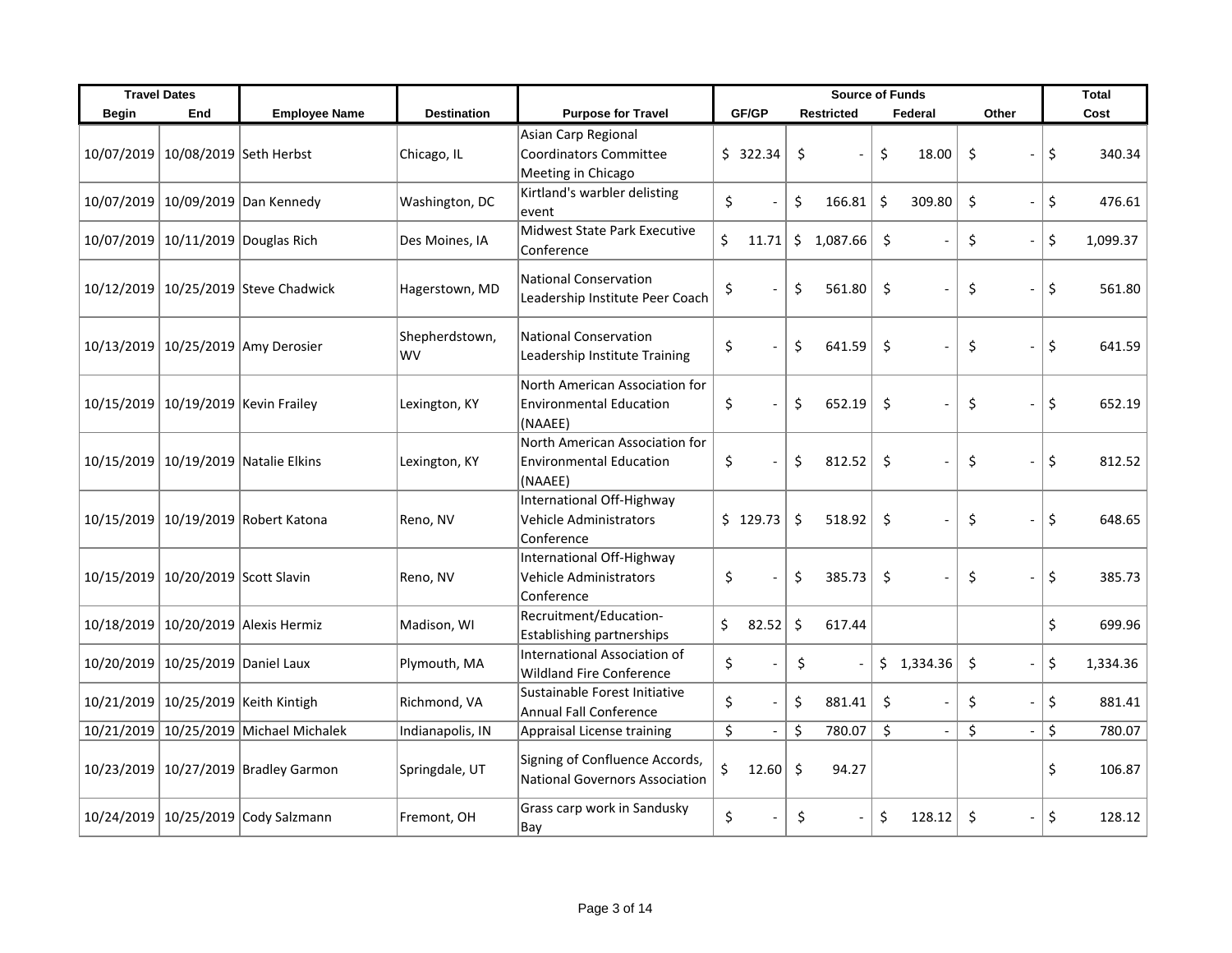|              | <b>Travel Dates</b>                 |                                         |                    |                                                                    | <b>Source of Funds</b>         |                                |                      | <b>Total</b>                   |                |
|--------------|-------------------------------------|-----------------------------------------|--------------------|--------------------------------------------------------------------|--------------------------------|--------------------------------|----------------------|--------------------------------|----------------|
| <b>Begin</b> | End                                 | <b>Employee Name</b>                    | <b>Destination</b> | <b>Purpose for Travel</b>                                          | GF/GP                          | <b>Restricted</b>              | Federal              | Other                          | Cost           |
| 10/24/2019   |                                     | 10/25/2019 John Buszkiewicz             | Fremont, OH        | Grass carp work in Sandusky<br>Bay                                 | \$                             | \$                             | \$<br>122.35         | \$                             | \$<br>122.35   |
|              | 10/24/2019   10/30/2019 Gary Hagler |                                         | Chicago, IL        | International Association of<br><b>Chiefs of Police Conference</b> | \$290.18                       | \$                             | \$                   | \$<br>$\overline{a}$           | \$<br>290.18   |
|              |                                     | 10/24/2019 10/30/2019 Steven Burton     | Chicago, IL        | International Association of<br><b>Chiefs of Police Conference</b> | \$637.60                       | \$<br>$\overline{\phantom{a}}$ | \$<br>$\sim$         | \$<br>$\blacksquare$           | \$<br>637.60   |
|              | 10/27/2019 10/30/2019 Kelly Straka  |                                         | Providence, RI     | United States Animal Health<br>Association (USAHA)                 | \$<br>86.57                    | \$<br>684.00                   | \$                   | \$<br>$\overline{a}$           | \$<br>770.57   |
|              |                                     | 10/27/2019 10/31/2019 Lucas Nathan      | Montreal, QC       | International Conference on<br><b>Aquatic Invasive Species</b>     | \$<br>$\overline{a}$           | \$                             | \$<br>853.07         | \$<br>$\overline{a}$           | \$<br>853.07   |
|              |                                     | 10/27/2019 10/31/2019 Michael Michalek  | Indianapolis, IN   | Appraisal License training                                         | \$<br>$\overline{\phantom{a}}$ | \$<br>574.59                   | \$                   | \$<br>$\overline{\phantom{a}}$ | \$<br>574.59   |
|              |                                     | 10/28/2019 11/04/2019 Ernest Houghton   | Louisville, KY     | Society of American Foresters<br><b>National Convention</b>        | \$                             | 1,225.58<br>\$                 | \$                   | \$<br>$\overline{a}$           | \$<br>1,225.58 |
|              |                                     | 10/29/2019 11/02/2019 Jason Stephens    | Louisville, KY     | Society of American Foresters<br><b>National Convention</b>        | \$                             | \$<br>1,336.88                 | \$                   | \$<br>$\overline{a}$           | \$<br>1,336.88 |
|              |                                     | 10/29/2019 11/03/2019 Jagdish Poudel    | Louisville, KY     | Society of American Foresters<br><b>National Convention</b>        | \$                             | \$<br>1,647.76                 | \$                   | \$<br>$\overline{a}$           | \$<br>1,647.76 |
|              |                                     | 10/29/2019 11/04/2019 Amy Douglass      | Louisville, KY     | Society of American Foresters<br><b>National Convention</b>        | \$                             | \$1,377.78                     | \$                   | \$<br>$\overline{a}$           | \$<br>1,377.78 |
|              |                                     | 10/30/2019 11/01/2019 Erika Sundberg    | Louisville, KY     | Society of American Foresters<br><b>National Convention</b>        | \$<br>36.37                    | \$<br>73.83                    | \$                   | \$                             | \$<br>110.20   |
|              |                                     | 10/30/2019 11/01/2019 Janice Hebekeuser | Louisville, KY     | Society of American Foresters<br><b>National Convention</b>        | \$207.08                       | \$<br>420.40                   | \$                   | \$<br>$\blacksquare$           | \$<br>627.48   |
|              |                                     | 10/30/2019 11/03/2019 Brenda Haskill    | Louisville, KY     | Society of American Foresters<br><b>National Convention</b>        | \$                             | \$<br>348.04                   | \$                   | \$<br>$\overline{a}$           | \$<br>348.04   |
|              |                                     | 11/01/2019 11/02/2019 Michelle Coss     | Worthington, OH    | Ohio Umbrella Group Summit                                         | \$                             | \$<br>119.85                   | \$<br>$\overline{a}$ | \$<br>$\blacksquare$           | \$<br>119.85   |
|              | 11/01/2019 11/07/2019 Eric Hilliard |                                         | Los Angeles, CA    | Adobe Max Conference                                               | \$                             | \$<br>914.13                   | \$                   | \$<br>$\overline{a}$           | \$<br>914.13   |
|              |                                     | 11/01/2019 11/07/2019 Shennelle Anthony | Los Angeles, CA    | Adobe Max Conference                                               | \$                             | \$<br>1,098.76                 | \$                   | \$<br>$\overline{\phantom{a}}$ | \$<br>1,098.76 |
|              |                                     | 11/03/2019 11/05/2019 Michael Michalek  | Indianapolis, IN   | Appraisal License training                                         | \$                             | \$<br>312.09                   | \$<br>$\overline{a}$ | \$<br>$\frac{1}{2}$            | \$<br>312.09   |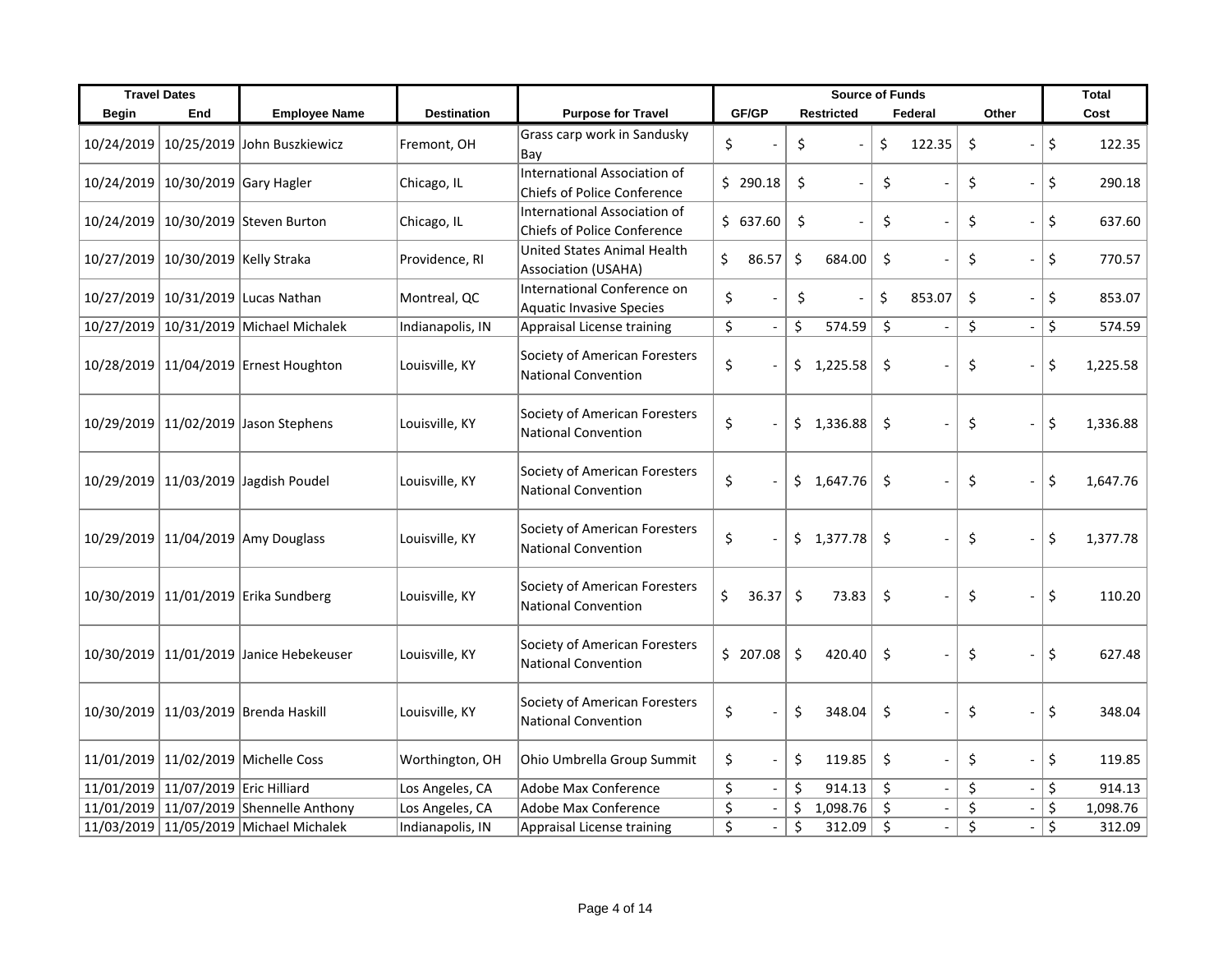|                       | <b>Travel Dates</b>               |                                      |                    |                                                                                                 | <b>Source of Funds</b> |         |                   | <b>Total</b>                   |                                |                |
|-----------------------|-----------------------------------|--------------------------------------|--------------------|-------------------------------------------------------------------------------------------------|------------------------|---------|-------------------|--------------------------------|--------------------------------|----------------|
| <b>Begin</b>          | End                               | <b>Employee Name</b>                 | <b>Destination</b> | <b>Purpose for Travel</b>                                                                       | GF/GP                  |         | <b>Restricted</b> | Federal                        | Other                          | Cost           |
| 11/04/2019            |                                   | $11/05/2019$ Tammy Newcomb           | Chicago, IL        | Great Lakes Journalist Forum on<br>Asian Carp                                                   | \$<br>65.11            | \$      | 70.67             |                                |                                | \$<br>135.78   |
|                       |                                   | 11/05/2019 11/06/2019 Keith Kintigh  | Chicago, IL        | Forest Stewardship Council<br>International North America<br><b>Regional Membership Meeting</b> | \$                     | \$      | 212.83            | \$                             | \$<br>$\overline{a}$           | \$<br>212.83   |
|                       | 11/05/2019 11/07/2019 David Price |                                      | Saint Paul, MN     | United States Climate Alliance<br>Midwest Regional Learning Lab                                 | \$                     | \$      | 995.73            | \$<br>$\overline{a}$           | \$<br>$\overline{a}$           | \$<br>995.73   |
|                       |                                   | 11/05/2019 11/07/2019 Rachel Coale   | Saint Paul, MN     | United States Climate Alliance<br>Midwest Regional Learning Lab                                 | \$<br>30.01            | $\zeta$ | 60.93             | \$<br>$\overline{\phantom{a}}$ | $\zeta$<br>$\overline{a}$      | \$<br>90.94    |
|                       |                                   | 11/05/2019 11/07/2019 Scott Whitcomb | Saint Paul, MN     | United States Climate Alliance<br>Midwest Regional Learning Lab                                 | \$<br>67.56            | \$      | 505.47            |                                |                                | \$<br>573.03   |
|                       |                                   | 11/05/2019 11/08/2019 Jagdish Poudel | Saint Paul, MN     | United States Climate Alliance<br>Midwest Regional Learning Lab                                 | \$                     | \$      | 122.50            | \$                             | \$<br>$\overline{a}$           | \$<br>122.50   |
|                       |                                   | 11/05/2019 11/09/2019 Angela Reidel  | Philadelphia, PA   | Association of Registrar and<br><b>Collections Specialist</b><br>Conference                     | \$1,011.51             | \$      |                   | \$                             | \$<br>$\overline{a}$           | \$<br>1,011.51 |
|                       |                                   | 11/10/2019 11/15/2019 Bradley Dohm   | Santa Fe, NM       | Smith and Wesson Armorer<br>School                                                              | \$1,725.73             | \$      |                   | \$<br>$\overline{a}$           | \$<br>$\overline{a}$           | \$<br>1,725.73 |
|                       |                                   | 11/11/2019 11/15/2019 Jessica Mistak | Fort Collins, CO   | United States Geological Survey<br><b>Negotiation Course</b>                                    | \$                     | \$      | 802.26            | \$<br>$\overline{a}$           | \$<br>$\overline{a}$           | \$<br>802.26   |
|                       |                                   | 11/12/2019 11/15/2019 Glenn Palmgren | Milwaukee, WI      | Annual Meeting and Training<br>for Eastern Area Dispatch<br>Center                              | \$                     | \$      |                   | \$<br>510.19                   | \$<br>$\overline{\phantom{0}}$ | \$<br>510.19   |
| 11/12/2019 11/16/2019 |                                   | Elizabeth Brockwell-<br>Tillman      | Denver, CO         | National Association for<br>Interpreters (NAI) Conference<br>Denver                             | \$                     | \$      | 904.63            | \$                             | \$<br>$\overline{a}$           | \$<br>904.63   |
|                       |                                   | 11/12/2019 11/16/2019 Karen Gourlay  | Denver, CO         | National Association for<br>Interpreters (NAI) Conference<br>Denver                             | \$                     | \$      | 609.55            | \$                             | \$<br>$\overline{a}$           | \$<br>609.55   |
|                       |                                   | 11/14/2019 11/19/2019 Vicki McGhee   | San Diego, CA      | American Society of Landscape<br><b>Architects National Conference</b>                          | \$                     | \$      | 1,284.46          | \$<br>$\overline{\phantom{a}}$ | \$<br>$\overline{a}$           | \$<br>1,284.46 |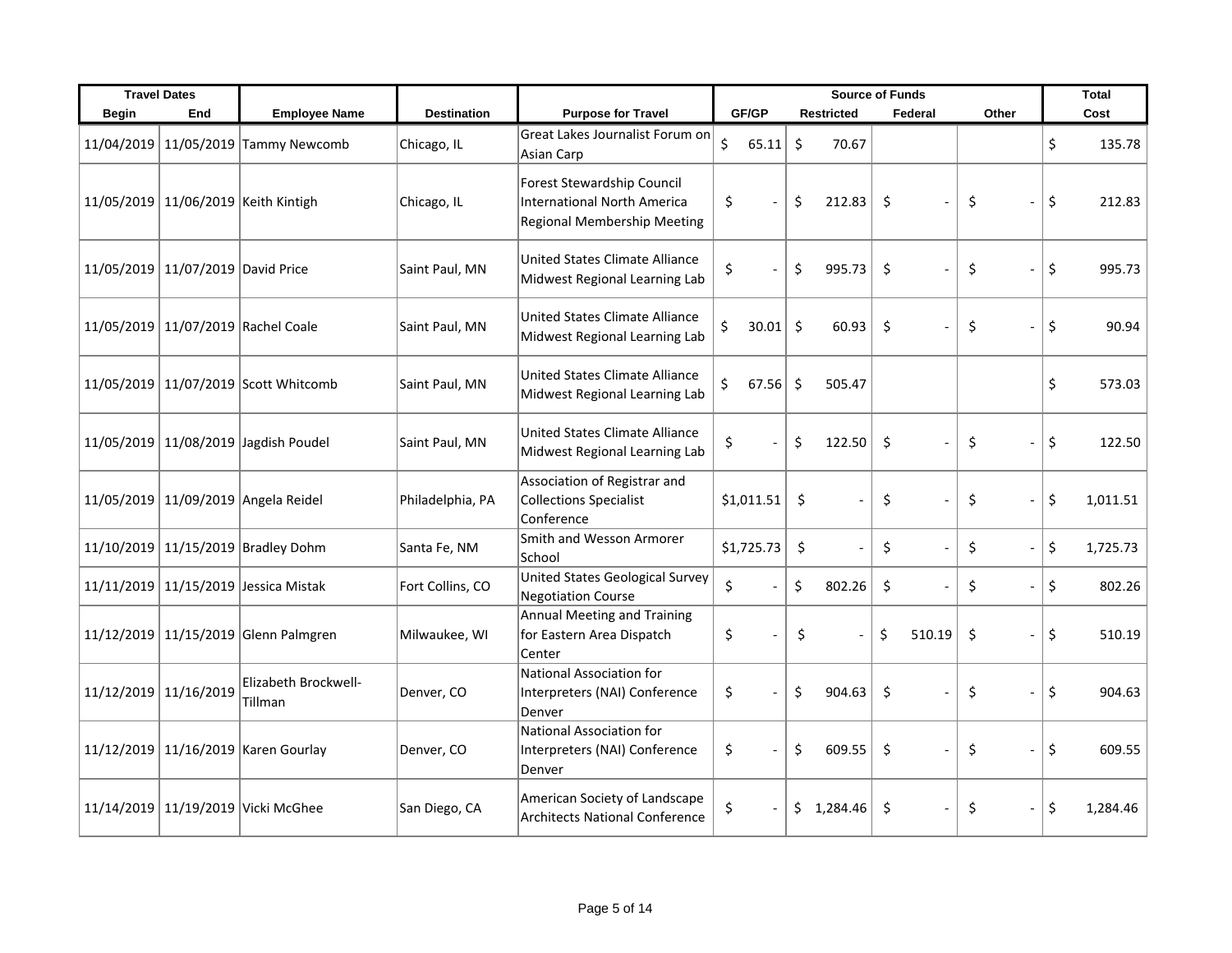|              | <b>Travel Dates</b>                |                                        |                    |                                                                                               | <b>Source of Funds</b> |                                |              | Total                          |                |
|--------------|------------------------------------|----------------------------------------|--------------------|-----------------------------------------------------------------------------------------------|------------------------|--------------------------------|--------------|--------------------------------|----------------|
| <b>Begin</b> | End                                | <b>Employee Name</b>                   | <b>Destination</b> | <b>Purpose for Travel</b>                                                                     | GF/GP                  | <b>Restricted</b>              | Federal      | Other                          | Cost           |
|              | 11/18/2019 11/21/2019 Scott Jones  |                                        | Knoxville, TN      | 2019 Forest Inventory Analysis<br><b>Stakeholder Science Meeting</b>                          | \$                     | \$1,394.93                     | \$           | \$                             | \$<br>1,394.93 |
|              | 11/18/2019 11/22/2019 Kevin Sayers |                                        | Cleveland, OH      | <b>Arbor Day Foundation Partners</b><br>in Community Forestry<br>Conference Federal Meeting   | \$                     | \$                             | \$<br>614.48 | Ŝ.                             | \$<br>614.48   |
|              |                                    | 11/20/2019 11/21/2019 Cody Salzmann    | Perrysburg, OH     | Grass carp work in Sandusky<br>Bay                                                            | \$                     | \$<br>$\overline{\phantom{a}}$ | \$<br>102.71 | \$<br>$\overline{\phantom{a}}$ | \$<br>102.71   |
|              |                                    | 11/20/2019 11/21/2019 John Buszkiewicz | Rossford, OH       | Grass carp work in Sandusky<br>Bay                                                            | \$                     | \$                             | \$<br>101.60 | \$<br>$\blacksquare$           | \$<br>101.60   |
|              | 11/20/2019 11/21/2019 Kaitlen Lang |                                        | Perrysburg, OH     | Grass carp work in Sandusky<br>Bay                                                            | \$                     | \$                             | \$<br>94.57  | $\zeta$<br>$\overline{a}$      | \$<br>94.57    |
|              |                                    | 11/26/2019 11/26/2019 Daniel Eichinger | Washington, DC     | Meeting with US Department of<br>Agriculture - Tuberculosis<br>Memorandum of<br>Understanding | \$                     | \$<br>362.60                   |              |                                | \$<br>362.60   |
|              |                                    | 11/26/2019 11/26/2019 Shannon Lott     | Washington, DC     | Meeting with US Department of<br>Agriculture - Tuberculosis<br>Memorandum of<br>Understanding | \$<br>3.06             | \$<br>22.89                    |              |                                | \$<br>25.95    |
|              | 11/26/2019 11/30/2019 Kelly Straka |                                        | Washington, DC     | Meeting with US Department of<br>Agriculture - Tuberculosis<br>Memorandum of<br>Understanding | \$355.31               | $\zeta$                        | \$           | \$<br>$\overline{a}$           | \$<br>355.31   |
|              |                                    | 12/02/2019 12/03/2019 Tammy Newcomb    | Chicago, IL        | Chicago Waterways Advisory<br>Council meeting                                                 | \$113.11               | \$<br>122.76                   |              |                                | \$<br>235.87   |
|              |                                    | 12/02/2019 12/05/2019 David Neumann    | Burlington, VT     | 2019 Northern Forest Inventory<br>Analysis Meeting                                            | \$                     | \$<br>1,090.60                 | \$           | \$<br>$\overline{a}$           | \$<br>1,090.60 |
|              | 12/03/2019 12/08/2019 Al Stewart   |                                        | Tucson, AZ         | Boone and Crocket Annual<br>Meeting                                                           | \$<br>$\sim$           | \$                             | \$           | \$<br>696.00                   | \$<br>696.00   |
|              |                                    | 12/04/2019 12/08/2019 James Mason      | Tucson, AZ         | <b>Boone and Crocket Annual</b><br>Meeting                                                    | \$                     | \$1,376.29                     |              |                                | \$<br>1,376.29 |
|              |                                    | 12/05/2019 12/05/2019 Daniel Eichinger | Tucson, AZ         | <b>Boone and Crocket Annual</b><br>Meeting                                                    | \$<br>27.00            | \$<br>202.00                   |              |                                | \$<br>229.00   |
|              |                                    | 12/06/2019 12/11/2019 Cody Salzmann    | Bellevue, IA       | Transport boat for warranty<br>repair                                                         | \$                     | \$                             | \$<br>35.29  | \$                             | \$<br>35.29    |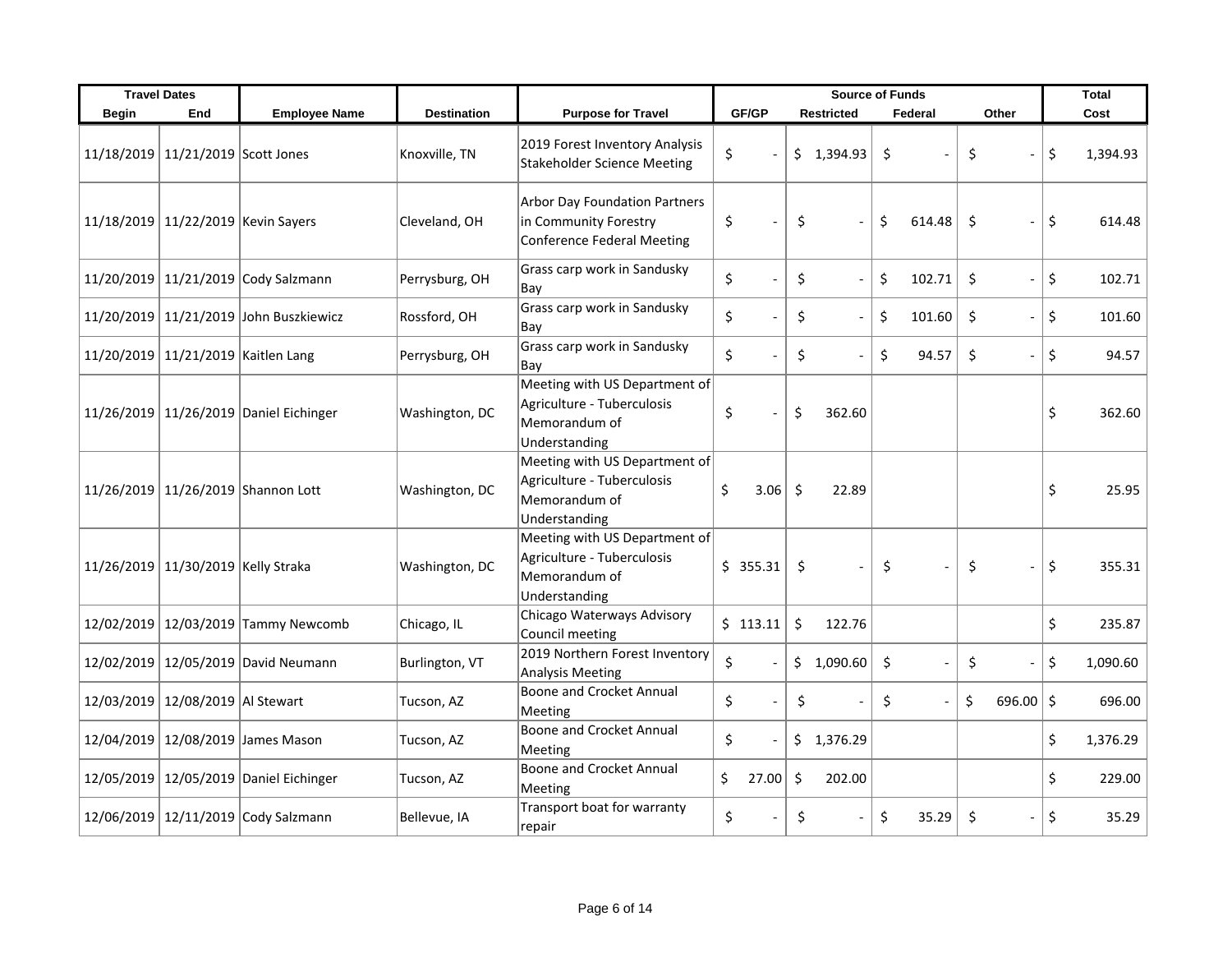|              | <b>Travel Dates</b>              |                                         |                    |                                                                                                          | <b>Source of Funds</b> |                          |    |                   | <b>Total</b> |                |                                |                |
|--------------|----------------------------------|-----------------------------------------|--------------------|----------------------------------------------------------------------------------------------------------|------------------------|--------------------------|----|-------------------|--------------|----------------|--------------------------------|----------------|
| <b>Begin</b> | End                              | <b>Employee Name</b>                    | <b>Destination</b> | <b>Purpose for Travel</b>                                                                                |                        | GF/GP                    |    | <b>Restricted</b> |              | Federal        | Other                          | Cost           |
|              |                                  | 12/08/2019 12/10/2019 Daniel Eichinger  | Washington, DC     | Meetings with legislators and<br>department heads, Association<br>of Fish and Wildlife Agencies          | \$                     | 96.12                    | \$ | 719.20            |              |                |                                | \$<br>815.32   |
|              |                                  | 12/09/2019   12/09/2019   Aaron Switzer | Chicago, IL        | Exchanging ideas with other<br>aquaculture professionals                                                 | \$                     |                          | \$ | 42.53             | \$           | 127.60         | \$<br>$\blacksquare$           | \$<br>170.13   |
|              |                                  | 12/09/2019 12/10/2019 Andrew Briggs     | Parma, OH          | Lake Erie Lake Sturgeon<br><b>Working Group</b>                                                          | \$                     |                          | \$ | 31.92             | \$           | 95.77          | \$<br>$\blacksquare$           | \$<br>127.69   |
|              |                                  | 12/27/2019 01/02/2020 Cody Salzmann     | Bellevue, IA       | Transport boat for warranty<br>repair                                                                    | \$                     | $\overline{a}$           | \$ |                   | \$           | 36.66          | \$                             | \$<br>36.66    |
|              |                                  | 01/02/2020 01/11/2020 Donald Norton     | Twin Falls, ID     | Cougar Tracking Training                                                                                 | \$                     | $\overline{\phantom{a}}$ | \$ | 821.27            | $\zeta$      | $\overline{a}$ | \$<br>$\overline{\phantom{a}}$ | \$<br>821.27   |
|              |                                  | 01/05/2020 01/09/2020 Andrew Lundborg   | Wheeling, WV       | State Park Leadership School                                                                             | \$                     |                          | \$ | 946.81            | \$           |                | \$                             | \$<br>946.81   |
|              |                                  | 01/05/2020 01/09/2020 Braden Beaver     | Wheeling, WV       | State Park Leadership School                                                                             | \$                     |                          | \$ | 60.58             | \$           |                | \$                             | \$<br>60.58    |
|              | 01/05/2020 01/09/2020 Gary Jones |                                         | Wheeling, WV       | State Park Leadership School                                                                             | \$                     |                          | \$ | 983.81            | \$           |                | \$                             | \$<br>983.81   |
|              | 01/05/2020 01/09/2020 Lori Ruff  |                                         | Wheeling, WV       | State Park Leadership School                                                                             | \$                     |                          | \$ | 1,017.45          | \$           |                | \$                             | \$<br>1,017.45 |
|              |                                  | 01/05/2020 01/10/2020 Michael Knack     | Wheeling, WV       | State Park Leadership School                                                                             | \$                     | 23.76                    | \$ | 451.34            | \$           |                | \$                             | \$<br>475.10   |
|              | 01/13/2020 01/17/2020 Barb Avers |                                         | Little Rock, AR    | Unified Science Team Meeting                                                                             | \$                     |                          |    | \$1,077.89        | \$           |                | \$                             | \$<br>1,077.89 |
|              |                                  | 01/14/2020 01/14/2020 Daniel Eichinger  | Springfield, IL    | Brandon Road lock and dam<br>meeting with Illinois<br>Department of Natural<br><b>Resources Director</b> | \$                     | 1.21                     | \$ | 9.04              |              |                |                                | \$<br>10.25    |
|              |                                  | 01/14/2020 01/14/2020 Tammy Newcomb     | Springfield, IL    | Brandon Road lock and dam<br>meeting with Illinois<br>Department of Natural<br><b>Resources Director</b> | \$                     | 4.91                     | \$ | 5.34              |              |                |                                | \$<br>10.25    |
|              |                                  | 01/14/2020 01/16/2020 David Borgeson    | Sarnia, ON         | Lake Huron Technical<br>Committee meeting                                                                | \$                     | $\overline{\phantom{a}}$ | \$ | 496.99            | \$           |                | \$                             | \$<br>496.99   |
|              |                                  | 01/14/2020 01/16/2020 David Fielder     | Sarnia, ON         | Lake Huron Technical<br>Committee meeting                                                                | \$                     |                          | \$ | 301.83            | \$           |                | \$                             | \$<br>301.83   |
|              |                                  | 01/14/2020 01/16/2020 Jeffrey Jolley    | Sarnia, ON         | Lake Huron Technical<br>Committee meeting                                                                | \$                     |                          | \$ | 279.51            | \$           |                | \$                             | \$<br>279.51   |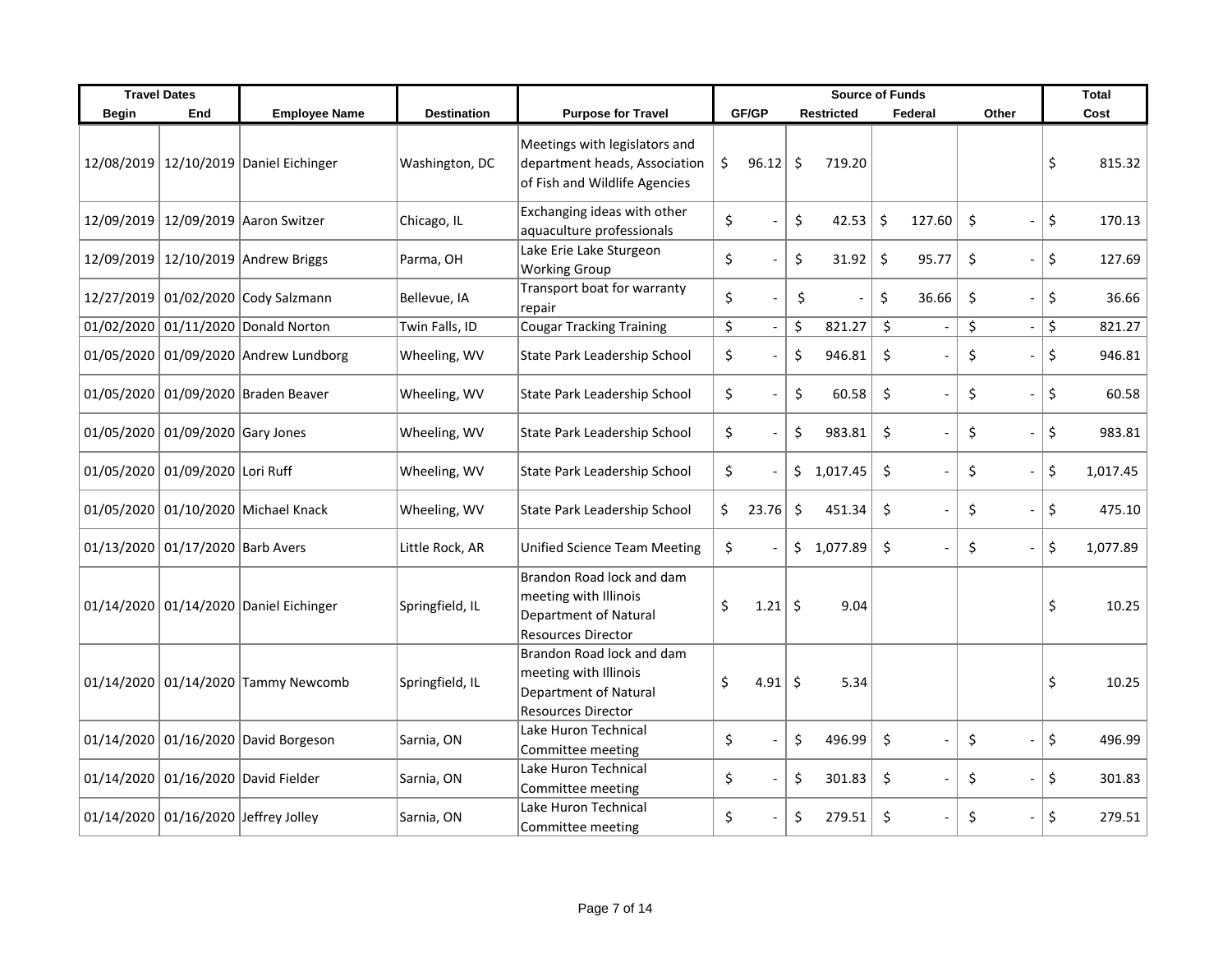|              | <b>Travel Dates</b>                 |                                         |                    |                                                                   | <b>Source of Funds</b> |                   |              |                                                            |    | <b>Total</b> |
|--------------|-------------------------------------|-----------------------------------------|--------------------|-------------------------------------------------------------------|------------------------|-------------------|--------------|------------------------------------------------------------|----|--------------|
| <b>Begin</b> | End                                 | <b>Employee Name</b>                    | <b>Destination</b> | <b>Purpose for Travel</b>                                         | GF/GP                  | <b>Restricted</b> | Federal      | Other                                                      |    | Cost         |
| 01/14/2020   | 01/16/2020 Ji X He                  |                                         | Sarnia, ON         | Lake Huron Technical<br>Committee meeting                         | \$                     | \$<br>373.18      | \$           | \$                                                         | \$ | 373.18       |
|              | 01/14/2020 01/16/2020 Todd Wills    |                                         | Sarnia, ON         | Lake Huron Technical<br>Committee meeting                         | \$                     | \$<br>31.75       | \$           | \$<br>$\overline{a}$                                       | \$ | 31.75        |
|              |                                     | 01/15/2020 01/17/2020 David Neumann     | Green Bay, WI      | Lake States Lumber Association<br>Meeting                         | \$                     | \$<br>590.04      | $\zeta$      | \$<br>$\overline{a}$                                       | \$ | 590.04       |
|              |                                     | 01/21/2020 01/23/2020 Benjamin Turschak | Michigan City, IN  | Lake Michigan Technical<br><b>Committee Meeting</b>               | \$                     | \$<br>75.89       | \$<br>227.66 | \$<br>$\overline{a}$                                       | \$ | 303.55       |
|              | 01/21/2020 01/23/2020 Jay Wesley    |                                         | Michigan City, IN  | Lake Michigan Technical<br>Committee Meeting                      | \$                     | \$<br>187.93      | \$           | \$<br>$\overline{\phantom{a}}$                             | \$ | 187.93       |
|              | 01/21/2020 01/23/2020 Jory Jonas    |                                         | Michigan City, IN  | Lake Michigan Technical<br><b>Committee Meeting</b>               | \$                     | \$<br>279.32      | $\zeta$      | \$<br>$\overline{\phantom{a}}$<br>$\overline{\phantom{a}}$ | \$ | 279.32       |
|              |                                     | 01/21/2020 01/23/2020 Stephen Lenert    | Michigan City, IN  | Lake Michigan Technical<br><b>Committee Meeting</b>               | \$                     | \$<br>282.77      | $\zeta$      | \$<br>$\overline{a}$                                       | \$ | 282.77       |
|              |                                     | 01/21/2020 01/23/2020 Tammy Newcomb     | Peoria, IL         | Asian Carp Monitoring and<br>Response Workgroup annual<br>meeting | \$.<br>26.94           | \$<br>29.25       |              |                                                            | \$ | 56.19        |
|              |                                     | 01/25/2020 01/30/2020 Dan Kennedy       | San Diego, CA      | <b>Wildlife Diversity Program</b><br>Managers Annual Meeting      | \$                     | \$<br>1,421.37    | \$           | \$<br>$\overline{a}$<br>$\overline{a}$                     | \$ | 1,421.37     |
|              | 01/26/2020 01/28/2020 Dennis Fox    |                                         | Springfield, IL    | Midwest Fish & Wildlife<br>Conference                             | \$<br>$\sim$           | \$                | Ś.<br>268.77 | \$                                                         | \$ | 268.77       |
|              |                                     | 01/26/2020 01/28/2020 Shannon Lott      | Springfield, IL    | Midwest Fish & Wildlife<br>Conference                             | \$110.41               | \$<br>826.06      |              |                                                            | Ś. | 936.47       |
|              | 01/26/2020 01/29/2020 Alicia Ihnken |                                         | Springfield, IL    | Midwest Fish & Wildlife<br>Conference                             | \$                     | \$<br>424.14      | \$           | \$<br>$\overline{a}$                                       | \$ | 424.14       |
|              |                                     | 01/26/2020 01/29/2020 Chad Stewart      | Springfield, IL    | <b>Midwest Fish and Wildlife</b><br>Conference                    | \$750.95               | \$                | \$           | \$<br>$\overline{a}$                                       | \$ | 750.95       |
|              |                                     | 01/26/2020 01/29/2020 Clay Buchanan     | Springfield, IL    | Midwest Fish and Wildlife<br>Conference                           | \$                     | \$<br>817.34      | \$           | \$<br>$\overline{a}$                                       | \$ | 817.34       |
|              |                                     | 01/26/2020 01/29/2020 Jeremiah Heise    | Springfield, IL    | Midwest Fish and Wildlife<br>Conference                           | \$                     | \$<br>439.45      | \$           | \$<br>$\overline{a}$                                       | \$ | 439.45       |
|              | 01/26/2020 01/29/2020 Kelly Straka  |                                         | Springfield, IL    | Midwest Fish and Wildlife<br>Conference                           | \$145.42               | \$                | \$           | \$<br>$\overline{a}$                                       | Ś. | 145.42       |
|              |                                     | 01/26/2020 01/29/2020 Lucas Nathan      | Springfield, IL    | Midwest Fish and Wildlife<br>Conference                           | \$636.09               | \$                | \$           | \$<br>$\overline{a}$                                       | \$ | 636.09       |
|              |                                     | 01/26/2020 01/30/2020 Andrew Briggs     | Springfield, IL    | Midwest Fish and Wildlife<br>Conference                           | \$                     | \$<br>394.00      | \$           | \$<br>$\overline{a}$                                       | \$ | 394.00       |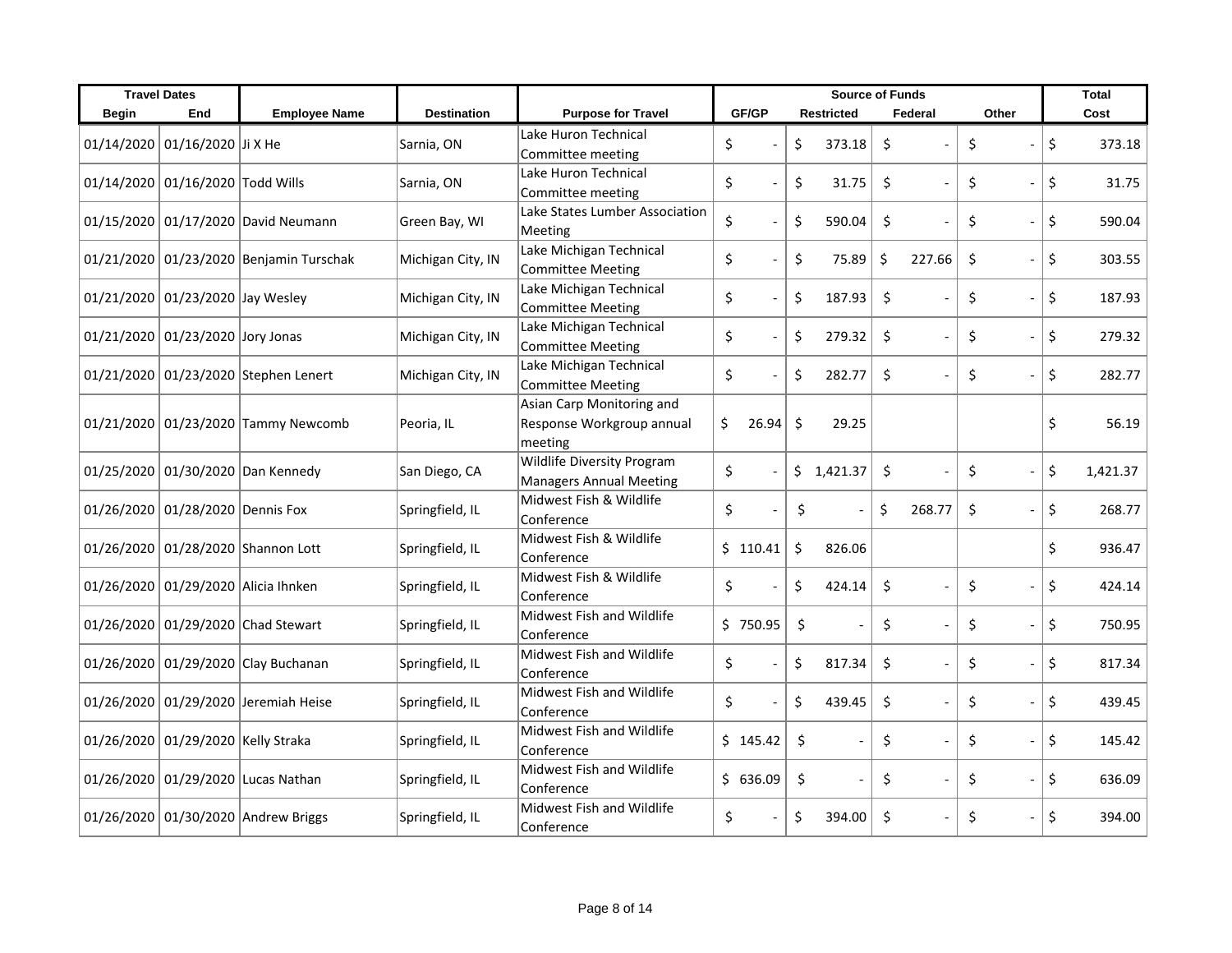|              | <b>Travel Dates</b>                |                                            |                     |                                                                                  | <b>Source of Funds</b> |                   |                   |                                | <b>Total</b> |          |
|--------------|------------------------------------|--------------------------------------------|---------------------|----------------------------------------------------------------------------------|------------------------|-------------------|-------------------|--------------------------------|--------------|----------|
| <b>Begin</b> | End                                | <b>Employee Name</b>                       | <b>Destination</b>  | <b>Purpose for Travel</b>                                                        | GF/GP                  | <b>Restricted</b> | Federal           | Other                          |              | Cost     |
|              |                                    | 01/26/2020 01/30/2020 Gary Whelan          | Springfield, IL     | Midwest Fish and Wildlife<br>Conference                                          | \$                     | \$<br>423.39      | \$                | \$<br>$\overline{\phantom{a}}$ | \$           | 423.39   |
|              |                                    | 01/26/2020 01/31/2020 Amy Derosier         | San Diego, CA       | Wildlife Diversity Program<br><b>Managers Annual Meeting</b>                     | \$<br>$\overline{a}$   | \$<br>1,236.70    | $\zeta$<br>260.75 | \$<br>$\frac{1}{2}$            | \$           | 1,497.45 |
|              | 01/27/2020 01/29/2020 Barb Avers   |                                            | Springfield, IL     | Midwest Fish and Wildlife<br>Conference                                          | \$<br>$\sim$           | \$<br>279.07      | \$                | \$<br>$\overline{\phantom{a}}$ | \$           | 279.07   |
|              | 01/27/2020 01/29/2020 David Clapp  |                                            | Springfield, IL     | Midwest Fish and Wildlife<br>Conference                                          | \$                     | \$                | \$<br>620.38      | \$<br>$\overline{a}$           | Ś.           | 620.38   |
|              |                                    | 01/27/2020 01/29/2020 Heather Hettinger    | Springfield, IL     | <b>Midwest Fish and Wildlife</b><br>Conference                                   | \$                     | \$<br>344.86      | $\zeta$           | \$<br>$\overline{a}$           | \$           | 344.86   |
|              |                                    | 01/27/2020 01/29/2020 Tammy Newcomb        | Springfield, IL     | Midwest Fish and Wildlife<br>Conference                                          | \$169.58               | \$<br>184.08      |                   |                                | \$           | 353.66   |
|              | 01/27/2020 01/30/2020 Gary Hagler  |                                            | Albuquerque, NM     | National Association of<br><b>Conservation Law Enforcement</b><br>Chiefs Meeting | \$745.24               | \$                | \$                | \$<br>$\frac{1}{2}$            | \$           | 745.24   |
|              |                                    | 01/28/2020 01/28/2020 Kristin Phillips     | Atlanta, GA         | <b>Recreation Boating Fishing</b><br><b>Foundation (RBFF)</b>                    | \$                     | \$<br>449.28      | \$<br>$\sim$      | \$<br>$\overline{a}$           | \$           | 449.28   |
|              |                                    | 01/28/2020 01/31/2020 Bradley Garmon       | Denver, CO          | <b>Outdoor Retailer Snow Show in</b><br>Denver                                   | \$<br>74.65            | \$<br>558.48      |                   |                                | \$           | 633.13   |
|              |                                    | 01/29/2020 01/30/2020 Tom Weston           | Hebron, KY          | Point of Sale License Sales<br>System                                            | \$                     | \$<br>95.06       | \$                | \$<br>$\overline{a}$           | \$           | 95.06    |
|              |                                    | 02/02/2020 02/07/2020 Brandon Hartleben    | Carbondale, IL      | 2020 Mississippi Flyway<br>Wingbee                                               | \$                     | \$<br>152.34      | $\zeta$           | \$<br>$\overline{\phantom{a}}$ | \$           | 152.34   |
|              | 02/02/2020 02/07/2020 Jeff Rabbers |                                            | Carbondale, IL      | 2020 Mississippi Flyway<br>Wingbee                                               | \$                     | \$<br>565.10      | \$                | \$<br>$\overline{a}$           | \$           | 565.10   |
|              |                                    | 02/03/2020 02/06/2020 Gary Whelan          | Ottawa, ON          | <b>Great Lakes Fish Health</b><br>Committee Meeting - Ottawa<br>Ontario          | \$                     | \$1,170.36        | -\$               | \$<br>$\frac{1}{2}$            | \$           | 1,170.36 |
|              |                                    | 02/03/2020 02/07/2020 Denise Elowsky       | Carpentersville, IL | Travel not taken - Conservation<br><b>Leaders for Tomorrow</b>                   | \$                     | \$<br>97.18       | \$                | \$                             | \$           | 97.18    |
|              |                                    | 02/03/2020 02/07/2020 Janet Liesman        | Carpentersville, IL | Travel not taken - Conservation<br><b>Leaders for Tomorrow</b>                   | \$                     | \$<br>24.00       | \$                | \$<br>$\overline{a}$           | \$           | 24.00    |
|              |                                    | 02/03/2020   02/07/2020   Kimberly Kennedy | Carpentersville, IL | Travel not taken - Conservation<br><b>Leaders for Tomorrow</b>                   | \$                     | \$<br>48.00       | \$                | \$<br>$\overline{a}$           | \$           | 48.00    |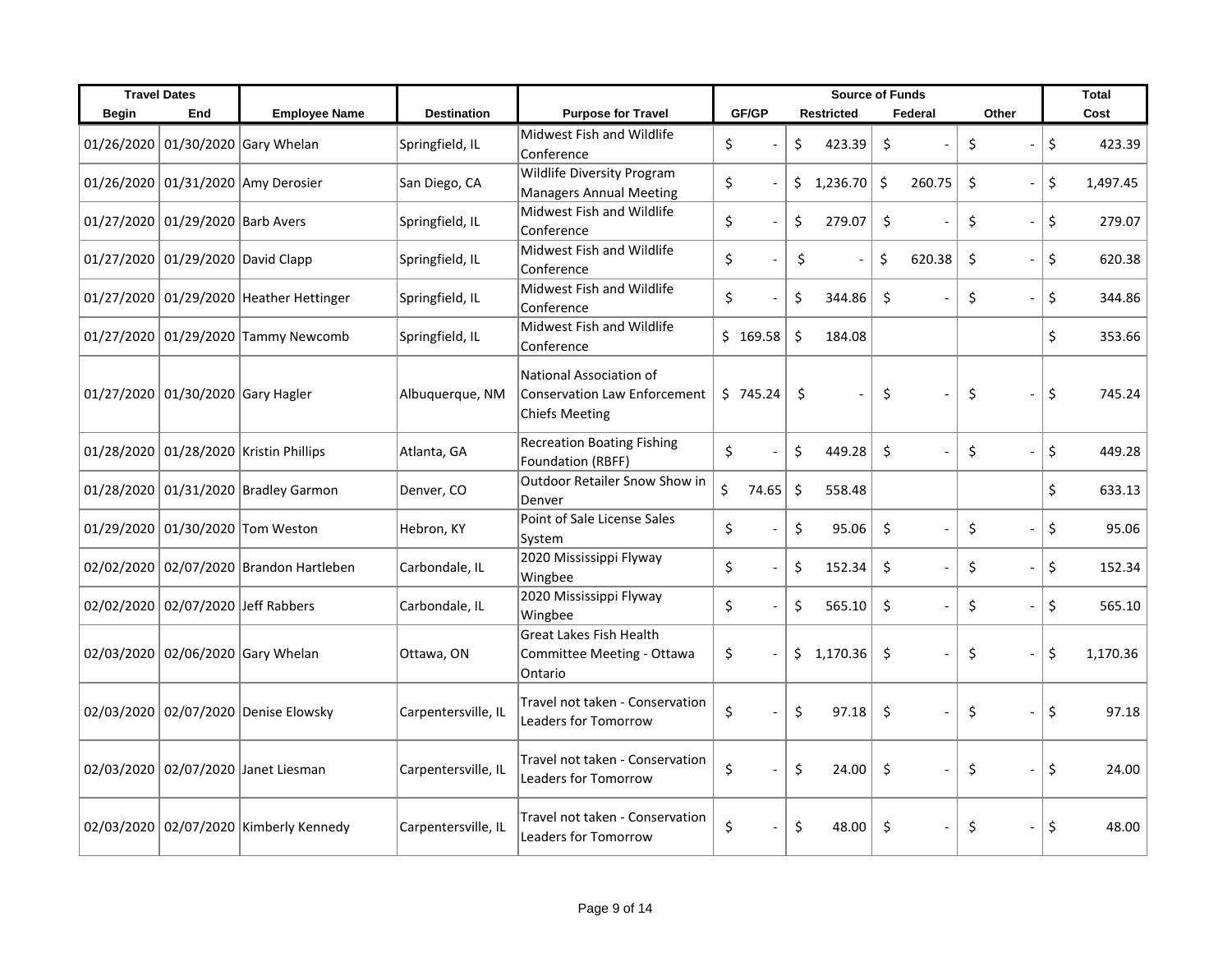|              | <b>Travel Dates</b>               |                                           |                    |                                                                                        | <b>Source of Funds</b>         |    |                   |    | <b>Total</b>             |       |                          |                |
|--------------|-----------------------------------|-------------------------------------------|--------------------|----------------------------------------------------------------------------------------|--------------------------------|----|-------------------|----|--------------------------|-------|--------------------------|----------------|
| <b>Begin</b> | End                               | <b>Employee Name</b>                      | <b>Destination</b> | <b>Purpose for Travel</b>                                                              | GF/GP                          |    | <b>Restricted</b> |    | Federal                  | Other |                          | Cost           |
|              |                                   | 02/13/2020 02/17/2020 David Painter       | Nashville, TN      | National Turkey Federation<br>Officer of the Year Recognition                          | \$                             | \$ |                   | \$ | 116.00                   | \$    |                          | \$<br>116.00   |
|              |                                   | 02/18/2020 02/21/2020 David Stockoski     | Boise, ID          | National Technology and<br>Development Program Steering<br><b>Committee Meeting</b>    | \$                             | \$ |                   | \$ | 1,084.52                 | \$    | $\blacksquare$           | \$<br>1,084.52 |
|              |                                   | 02/18/2020 02/22/2020 Bradley Dohm        | Fort Worth, TX     | Remington Armorer School                                                               | \$791.84                       | \$ | 558.05            | \$ | $\sim$                   | \$    | $\overline{\phantom{a}}$ | \$<br>1,349.89 |
|              | 02/18/2020 02/22/2020 Val Frawley |                                           | Atlanta, GA        | Wildlife & Sport Fish<br>Restoration (WSFR) Lands<br><b>Grants Management Training</b> | \$                             | \$ | 1,275.98          | \$ |                          | \$    | $\overline{a}$           | \$<br>1,275.98 |
|              |                                   | 02/19/2020 02/19/2020 Andrew Briggs       | Windsor, ON        | Lake Erie Yellow Perch Task<br>Group meeting                                           | \$                             | \$ | 36.17             | \$ |                          | \$    | $\overline{a}$           | \$<br>36.17    |
|              | 02/19/2020 02/19/2020 Sara Thomas |                                           | Windsor, ON        | Lake Erie Yellow Perch Task<br>Group meeting                                           | \$                             | \$ | 17.00             | \$ |                          | \$    | $\overline{a}$           | \$<br>17.00    |
|              |                                   | 02/19/2020 02/21/2020 Christine Hanaburgh | Atlanta, GA        | Wildlife & Sport Fish<br>Restoration (WSFR) Lands<br><b>Grants Management Training</b> | \$                             | \$ | 935.28            | \$ |                          | \$    | $\overline{a}$           | \$<br>935.28   |
|              |                                   | 02/20/2020 02/20/2020 John Bauman         | Windsor, ON        | Cold Water Task Group Meeting                                                          | \$                             | \$ | 83.30             | \$ |                          | \$    | $\blacksquare$           | \$<br>83.30    |
|              |                                   | 02/24/2020 02/27/2020 Andy Skindell       | Angola, IN         | <b>Great Lakes Park Training</b><br>Institute                                          | \$                             | \$ | 432.24            | \$ |                          | \$    | $\overline{a}$           | \$<br>432.24   |
|              |                                   | 02/24/2020 02/27/2020 Clay Keglovitz      | Angola, IN         | <b>Great Lakes Park Training</b><br>Institute                                          | \$                             | \$ | 432.24            | \$ |                          | \$    | $\overline{\phantom{a}}$ | \$<br>432.24   |
|              | 02/24/2020 02/27/2020 Dana Skytta |                                           | Angola, IN         | <b>Great Lakes Park Training</b><br>Institute                                          | \$                             | \$ | 432.24            | \$ |                          | \$    | $\overline{a}$           | \$<br>432.24   |
|              | 02/24/2020 02/27/2020 Gary Brown  |                                           | Angola, IN         | <b>Great Lakes Park Training</b><br>Institute                                          | \$                             | \$ | 432.77            | \$ |                          | \$    | $\overline{a}$           | \$<br>432.77   |
|              | 02/24/2020 02/27/2020 Ivory Mays  |                                           | Angola, IN         | <b>Great Lakes Park Training</b><br>Institute                                          | \$<br>$\overline{\phantom{a}}$ | \$ | 432.24            | \$ | $\overline{\phantom{a}}$ | \$    | $\overline{\phantom{a}}$ | \$<br>432.24   |
|              |                                   | 02/24/2020 02/27/2020 James O'Brien       | Angola, IN         | <b>Great Lakes Park Training</b><br>Institute                                          | \$                             | \$ | 439.93            | \$ | $\sim$                   | \$    | $\overline{a}$           | \$<br>439.93   |
|              | 02/24/2020 02/27/2020 Josh Drage  |                                           | Angola, IN         | <b>Great Lakes Park Training</b><br>Institute                                          | \$                             | \$ | 432.77            | \$ |                          | \$    | $\overline{a}$           | \$<br>432.77   |
|              | 02/24/2020 02/27/2020 Josh Fogel  |                                           | Angola, IN         | <b>Great Lakes Park Training</b><br>Institute                                          | \$                             | \$ | 442.49            | \$ |                          | \$    | $\overline{a}$           | \$<br>442.49   |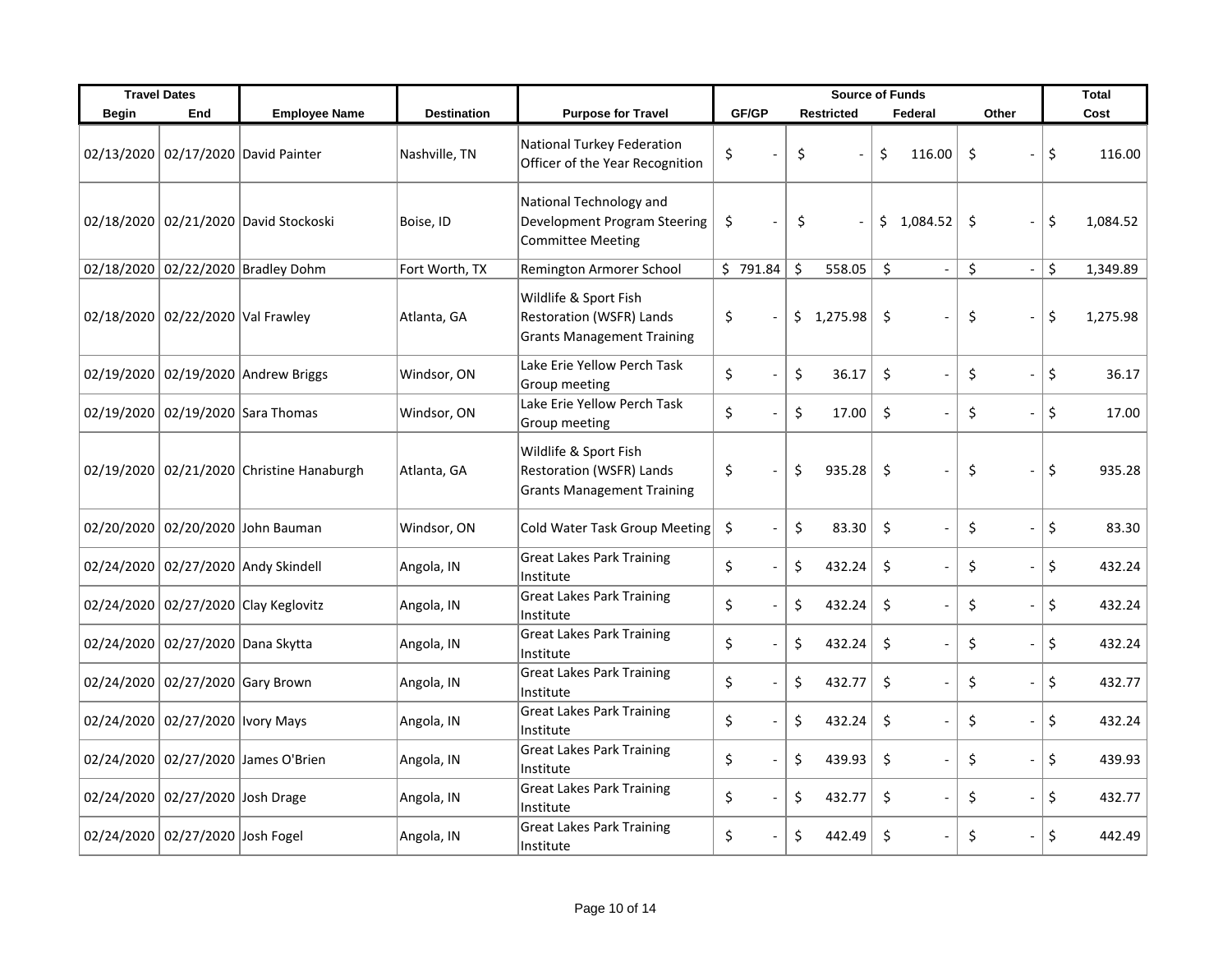|       | <b>Travel Dates</b>               |                                        |                    |                                                                                                 | <b>Source of Funds</b>         |                   |                           |       | <b>Total</b>   |
|-------|-----------------------------------|----------------------------------------|--------------------|-------------------------------------------------------------------------------------------------|--------------------------------|-------------------|---------------------------|-------|----------------|
| Begin | End                               | <b>Employee Name</b>                   | <b>Destination</b> | <b>Purpose for Travel</b>                                                                       | GF/GP                          | <b>Restricted</b> | Federal                   | Other | Cost           |
|       |                                   | 02/24/2020 02/27/2020 Kalea Gustafson  | Angola, IN         | <b>Great Lakes Park Training</b><br>Institute                                                   | \$                             | \$<br>591.48      | \$                        | \$    | \$<br>591.48   |
|       | 02/24/2020 02/27/2020 Paul Kline  |                                        | Angola, IN         | <b>Great Lakes Park Training</b><br>Institute                                                   | \$                             | 432.24<br>\$      | \$                        | \$    | \$<br>432.24   |
|       |                                   | 02/24/2020 02/27/2020 Rowdy Perry      | Angola, IN         | <b>Great Lakes Park Training</b><br>Institute                                                   | \$                             | \$<br>270.15      | \$<br>162.09              | \$    | \$<br>432.24   |
|       | 02/24/2020 02/27/2020 Scott Riggs |                                        | Angola, IN         | <b>Great Lakes Park Training</b><br>Institute                                                   | \$                             | \$<br>432.24      | $\ddot{\varsigma}$        | \$    | \$<br>432.24   |
|       |                                   | 02/24/2020 02/27/2020 Steve Chadwick   | Washington, DC     | Upper Mississippi Great Lakes<br>Joint Venture                                                  | \$                             | \$<br>1,327.73    | \$                        | \$    | \$<br>1,327.73 |
|       | 02/24/2020 02/27/2020 Tony Schutz |                                        | Angola, IN         | <b>Great Lakes Park Training</b><br>Institute                                                   | \$                             | \$<br>432.24      | \$                        | \$    | \$<br>432.24   |
|       | 02/24/2020 02/28/2020 Barb Avers  |                                        | Paducah, KY        | Mississippi Flyway Council<br>Meeting                                                           | \$                             | \$<br>700.90      | $\zeta$                   | \$    | \$<br>700.90   |
|       |                                   | 02/25/2020 02/28/2020 Gregory Sherburn | Angola, IN         | <b>Great Lakes Park Training</b><br>Institute                                                   | \$                             | \$<br>432.24      | $\zeta$<br>$\overline{a}$ | \$    | \$<br>432.24   |
|       |                                   | 02/25/2020 02/28/2020 Suzanne Stone    | Atlanta, GA        | <b>Recreational Boating &amp; Fishing</b><br><b>Foundation Conference</b>                       | \$                             | \$<br>281.64      | \$                        | \$    | \$<br>281.64   |
|       |                                   | 03/01/2020 03/03/2020 Colton Gelinas   | Indianapolis, IN   | Pact Training Seminar for<br><b>Recruitment of Minorities</b>                                   | \$                             | \$<br>280.92      | \$                        | \$    | \$<br>280.92   |
|       |                                   | 03/01/2020 03/03/2020 Jackie Miskovich | Indianapolis, IN   | Pact Training Seminar for<br><b>Recruitment of Minorities</b>                                   | \$                             | \$<br>261.86      | $\zeta$                   | \$    | \$<br>261.86   |
|       |                                   | 03/18/2020 03/21/2020 Suzanne Fischer  | Atlanta, GA        | Travel not taken, airfare credit<br>available, National Council on<br>Public History Conference | \$466.70                       | \$                | \$                        | \$    | \$<br>466.70   |
|       |                                   | 03/02/2020 03/04/2020 Glenn Palmgren   | Milwaukee, WI      | Eastern Area Coordination<br>Center Type 2 Team Training                                        | \$                             | \$                | \$<br>344.10              | \$    | \$<br>344.10   |
|       |                                   | 03/02/2020 03/04/2020 Keith Murphy     | Milwaukee, WI      | Eastern Area Coordination<br>Center Type 2 Team Training                                        | \$                             | \$                | \$<br>180.00              | \$    | \$<br>180.00   |
|       | 03/02/2020 03/04/2020 Paul Rogers |                                        | Milwaukee, WI      | <b>Eastern Area Coordination</b><br>Center Type 2 Team Training                                 | \$                             | \$                | \$<br>424.25              | \$    | \$<br>424.25   |
|       |                                   | 03/02/2020 03/05/2020 Leslie Osterland | Milwaukee, WI      | Eastern Area Coordination<br>Center Type 2 Team Training                                        | \$                             | \$                | \$<br>340.90              | \$    | \$<br>340.90   |
|       |                                   | 03/06/2020 03/08/2020 Thomas Goniea    | Birmingham, AL     | 2020 Bass Master Classic                                                                        | \$<br>$\overline{\phantom{a}}$ | \$<br>24.69       | \$                        | \$    | \$<br>24.69    |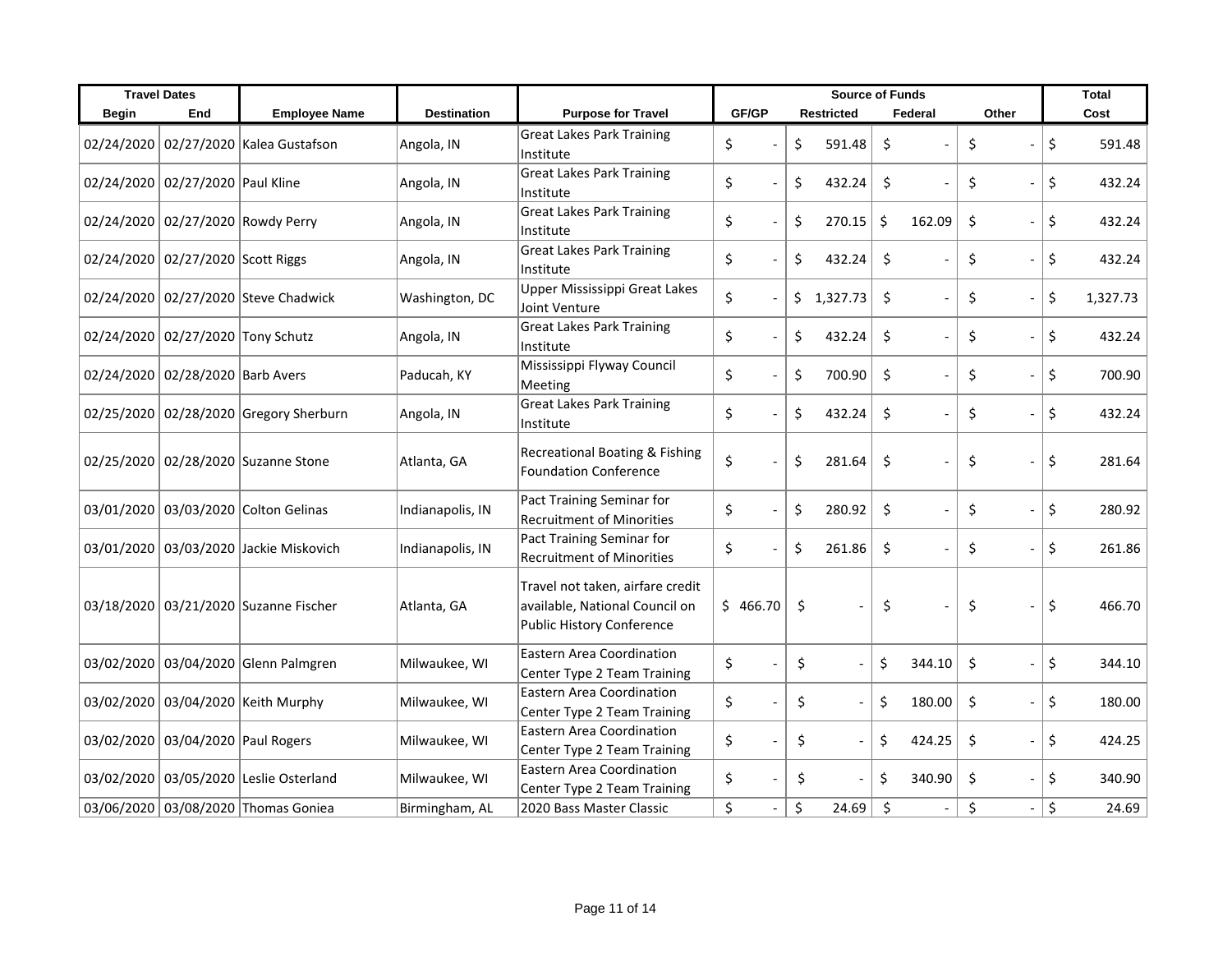|              | <b>Travel Dates</b>                |                                             |                         |                                                                             | <b>Source of Funds</b> |                   |              |                      | <b>Total</b>   |
|--------------|------------------------------------|---------------------------------------------|-------------------------|-----------------------------------------------------------------------------|------------------------|-------------------|--------------|----------------------|----------------|
| <b>Begin</b> | End                                | <b>Employee Name</b>                        | <b>Destination</b>      | <b>Purpose for Travel</b>                                                   | GF/GP                  | <b>Restricted</b> | Federal      | Other                | Cost           |
|              |                                    | 03/08/2020 03/13/2020 Daniel Eichinger      | Omaha, NE               | North American Wildlife &<br>Natural Resources Annual<br>Conference         | \$134.67               | \$1,007.59        |              |                      | \$<br>1,142.26 |
|              |                                    | 03/08/2020 03/14/2020 Steve Chadwick        | Omaha, NE               | North American Wildlife &<br>Natural Resources Annual<br>Conference         | \$                     | \$<br>990.74      | \$           | \$<br>$\overline{a}$ | \$<br>990.74   |
|              |                                    | 03/09/2020 03/11/2020 Emily Pomeranz        | Omaha, NE               | North American Wildlife &<br>Natural Resources Annual<br>Conference         | \$                     | \$<br>308.14      | \$           | \$<br>$\overline{a}$ | \$<br>308.14   |
|              | 03/09/2020 03/12/2020 David Shaw   |                                             | Germantown, TN          | Mississippi Flyway Council - Law<br><b>Enforcement Committee</b><br>Meeting | \$                     | \$<br>73.73       | \$           | \$<br>$\overline{a}$ | \$<br>73.73    |
|              |                                    | 03/09/2020 03/13/2020 Gary Whelan           | Omaha, NE               | North American Wildlife &<br>Natural Resources Annual<br>Conference         | \$                     | \$<br>519.88      | $\zeta$      | \$<br>$\overline{a}$ | \$<br>519.88   |
|              |                                    | 03/09/2020 03/13/2020 Michael Parker        | Omaha, NE               | North American Wildlife &<br>Natural Resources Annual<br>Conference         | \$                     | \$<br>114.76      | $\zeta$      | \$<br>$\frac{1}{2}$  | \$<br>114.76   |
|              |                                    | 03/10/2020 03/13/2020 Dan Kennedy           | Omaha, NE               | North American Wildlife &<br>Natural Resources Annual<br>Conference         | \$                     | \$2,270.67        | \$           | \$<br>$\overline{a}$ | \$<br>2,270.67 |
|              | 03/10/2020 03/13/2020 Kelly Straka |                                             | Omaha, NE               | North American Wildlife &<br>Natural Resources Annual<br>Conference         | \$                     | \$<br>662.41      | \$           | \$<br>$\frac{1}{2}$  | \$<br>662.41   |
|              |                                    | 03/15/2020 03/20/2020 Ashley Autenrieth     | Colorado Springs,<br>CO | Travel not taken, airfare credit<br>available to use in future              | \$                     | \$<br>936.39      | \$           | \$<br>$\overline{a}$ | \$<br>936.39   |
|              |                                    | 03/16/2020 03/19/2020 Alexis Hermiz         | Colorado Springs,<br>CO | Travel not taken, Women in<br>Conservation Leadership<br>Summit             | \$<br>90.36            | \$<br>676.03      | \$           | \$<br>$\frac{1}{2}$  | \$<br>766.39   |
|              |                                    | 03/16/2020 03/19/2020 Shannon Lott          | Colorado Springs,<br>CO | Travel not taken, Women in<br><b>Conservation Leadership</b><br>Summit      | \$<br>34.66            | \$<br>259.34      | \$           | \$<br>$\frac{1}{2}$  | \$<br>294.00   |
|              |                                    | 03/16/2020 03/19/2020 Stacy Welling-Haughey | Colorado Springs,<br>CO | Travel not taken, Women in<br><b>Conservation Leadership</b><br>Summit      | \$<br>38.46            | Ŝ.<br>287.74      | \$<br>$\sim$ | \$<br>$\frac{1}{2}$  | \$<br>326.20   |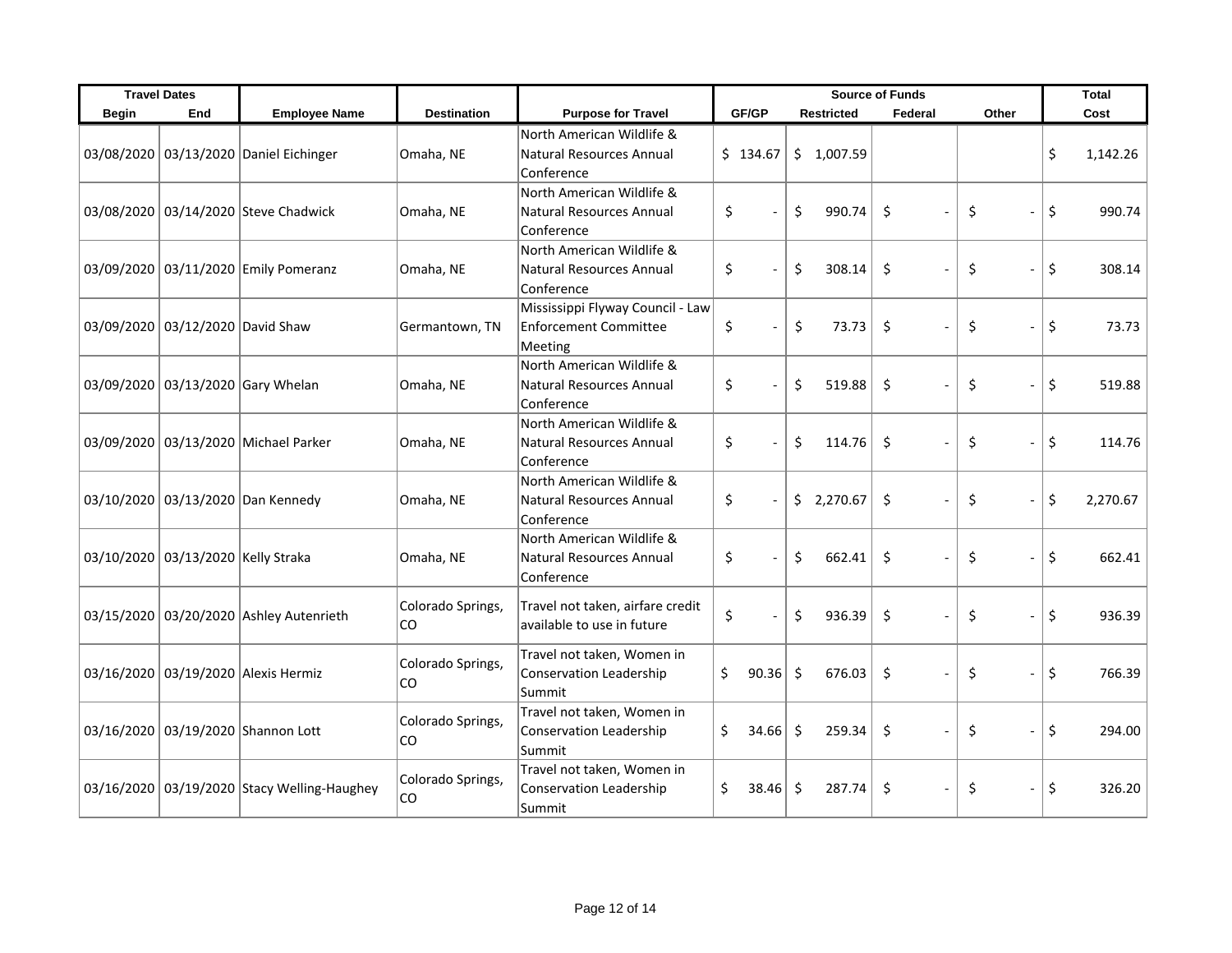| <b>Travel Dates</b> |                                   |                                                 |                    |                                                                                                          | <b>Source of Funds</b> |                   |        |              | <b>Total</b>                       |              |
|---------------------|-----------------------------------|-------------------------------------------------|--------------------|----------------------------------------------------------------------------------------------------------|------------------------|-------------------|--------|--------------|------------------------------------|--------------|
| <b>Begin</b>        | End                               | <b>Employee Name</b>                            | <b>Destination</b> | <b>Purpose for Travel</b>                                                                                | GF/GP                  | <b>Restricted</b> |        | Federal      | Other                              | Cost         |
|                     |                                   | 03/23/2020 03/27/2020 Dan Kennedy               | Washington, DC     | Travel not taken, airfare credit<br>available to use in future                                           | \$                     | \$                | 355.80 | \$           | \$                                 | \$<br>355.80 |
|                     |                                   | 03/29/2020 04/03/2020 Paige Gebhardt            | Missoula, MT       | Travel not taken, airfare credit<br>available to use in future                                           | \$                     | \$                | 527.41 | \$           | \$<br>$\overline{a}$               | \$<br>527.41 |
|                     |                                   | 03/29/2020   04/09/2020   Kesiree Thiamkeelakul | Asheville, NC      | Travel not taken, airfare credit<br>available to use in future                                           | \$                     | \$                | 576.91 | \$           | \$<br>$\overline{a}$               | \$<br>576.91 |
|                     |                                   | 03/30/2020 04/02/2020 Scott Lakosky             | Cheyenne, WY       | Travel not taken, airfare credit<br>available to use in future                                           | \$                     | \$                |        | \$<br>527.81 | \$<br>$\overline{a}$               | \$<br>527.81 |
|                     |                                   | 03/30/2020 04/03/2020 Bruce Barlow              | Chincoteague, VA   | Travel not taken, airfare credit<br>available to use in future                                           | \$                     | \$                | 658.79 | \$           | \$<br>$\overline{a}$               | \$<br>658.79 |
|                     |                                   | 04/01/2020 04/04/2020 Alexis Hermiz             | Minneapolis, MN    | Travel not taken, Minorities in<br>Agriculture, Natural Resources,<br>and Related Sciences<br>conference | \$<br>43.20            | \$                | 323.24 | \$           | \$<br>$\qquad \qquad \blacksquare$ | \$<br>366.44 |
|                     |                                   | 04/13/2020 04/17/2020 Elizabeth Gulotty         | Columbia, MO       | Travel not taken, flight credit to<br>use in future                                                      | \$                     | \$                | 469.20 | \$           | \$<br>$\overline{a}$               | \$<br>469.20 |
|                     | 04/21/2020 04/30/2020 Reid Roeske |                                                 | Albuquerque, NM    | Travel not taken, Wildlife<br><b>Investigators Covert Academy</b>                                        | \$                     | \$                | 356.40 | \$           | \$<br>$\overline{a}$               | \$<br>356.40 |
|                     |                                   | 04/21/2020 04/30/2020 Steven Lockwood           | Albuquerque, NM    | Travel not taken, Wildlife<br><b>Investigators Covert Academy</b>                                        | \$                     | \$                | 508.40 | \$           | \$<br>$\frac{1}{2}$                | \$<br>508.40 |
|                     | 04/23/2020 04/27/2020 Kelly Ross  |                                                 | Albuquerque, NM    | Travel not taken, Wildlife<br><b>Investigators Covert Academy</b>                                        | \$                     | \$                | 586.40 | \$           | \$<br>$\frac{1}{2}$                | \$<br>586.40 |
|                     |                                   | 04/27/2020 04/30/2020 Christina Hammill         | Oregon, OH         | Travel not taken, airfare credit<br>available to use in future                                           | \$                     | \$                | 88.56  | \$<br>265.70 | \$<br>$\overline{a}$               | \$<br>354.26 |
|                     |                                   | 06/19/2020 06/26/2020 Amy Derosier              | Jackson, WY        | Travel not taken, airfare credit<br>available to use in future                                           | \$                     | \$                | 660.40 | \$           | \$<br>$\overline{a}$               | \$<br>660.40 |